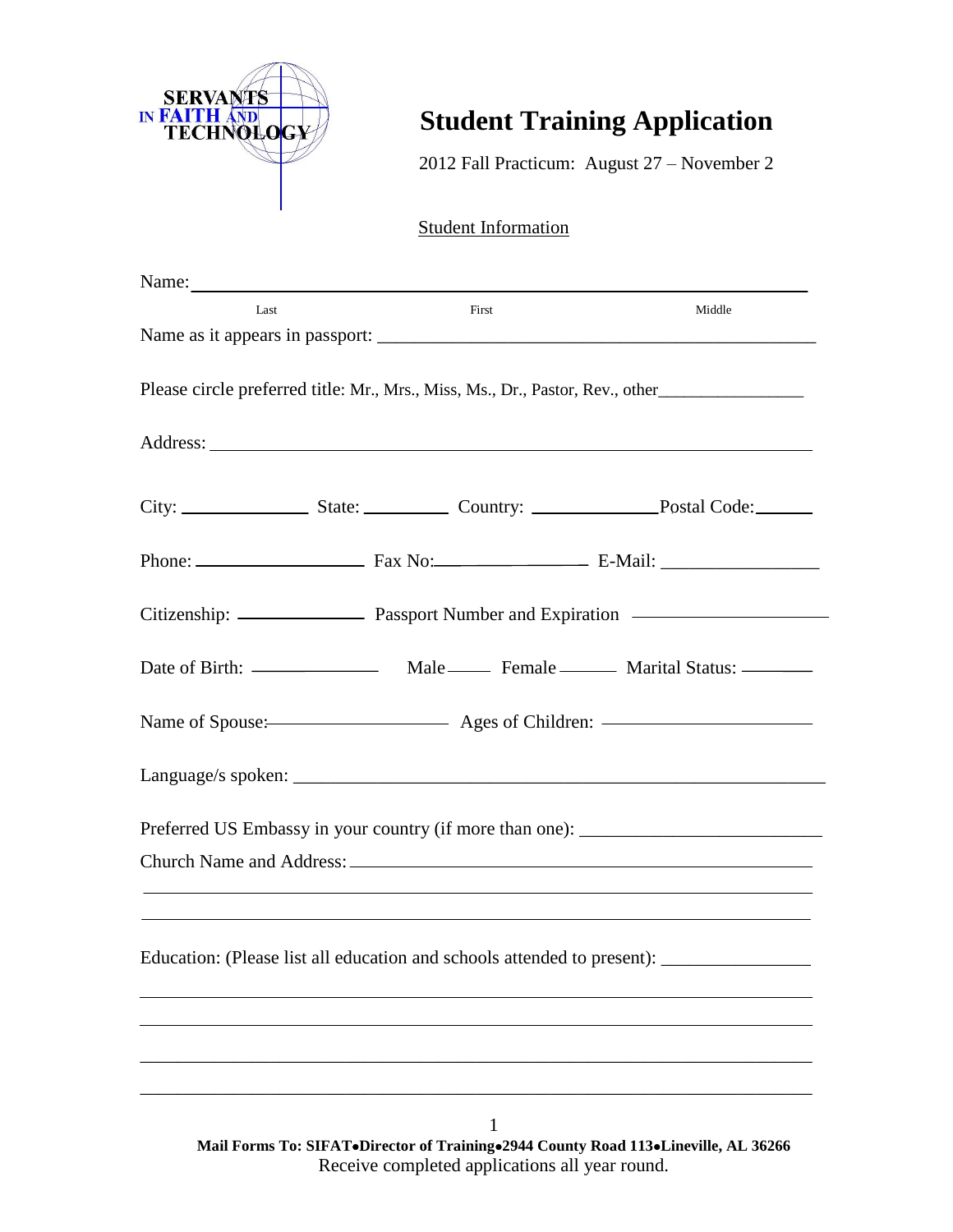Name of current employment and description of work you do:

## **Employment Experience:**

-

j

| <b>Name</b> | Occupation | <b>Organization/Address</b> | <b>Dates Employed</b> |
|-------------|------------|-----------------------------|-----------------------|
|             |            |                             |                       |
|             |            |                             |                       |
|             |            |                             |                       |
|             |            |                             |                       |

**Personal References:** Please provide the names of three personal references and the correct information listed below. We ask that the references not be relatives but a pastor, past employer and / or faculty member(s) that have taught you and know you well. SIFAT will be sending a reference form to the individuals listed below to be filled out and sent back to us.

| <b>Name</b> | Occupation | <b>Organization/Address</b> | <b>Phone</b> | E-Mail |
|-------------|------------|-----------------------------|--------------|--------|
|             |            |                             |              |        |
|             |            |                             |              |        |
|             |            |                             |              |        |
|             |            |                             |              |        |
|             |            |                             |              |        |
|             |            |                             |              |        |
|             |            |                             |              |        |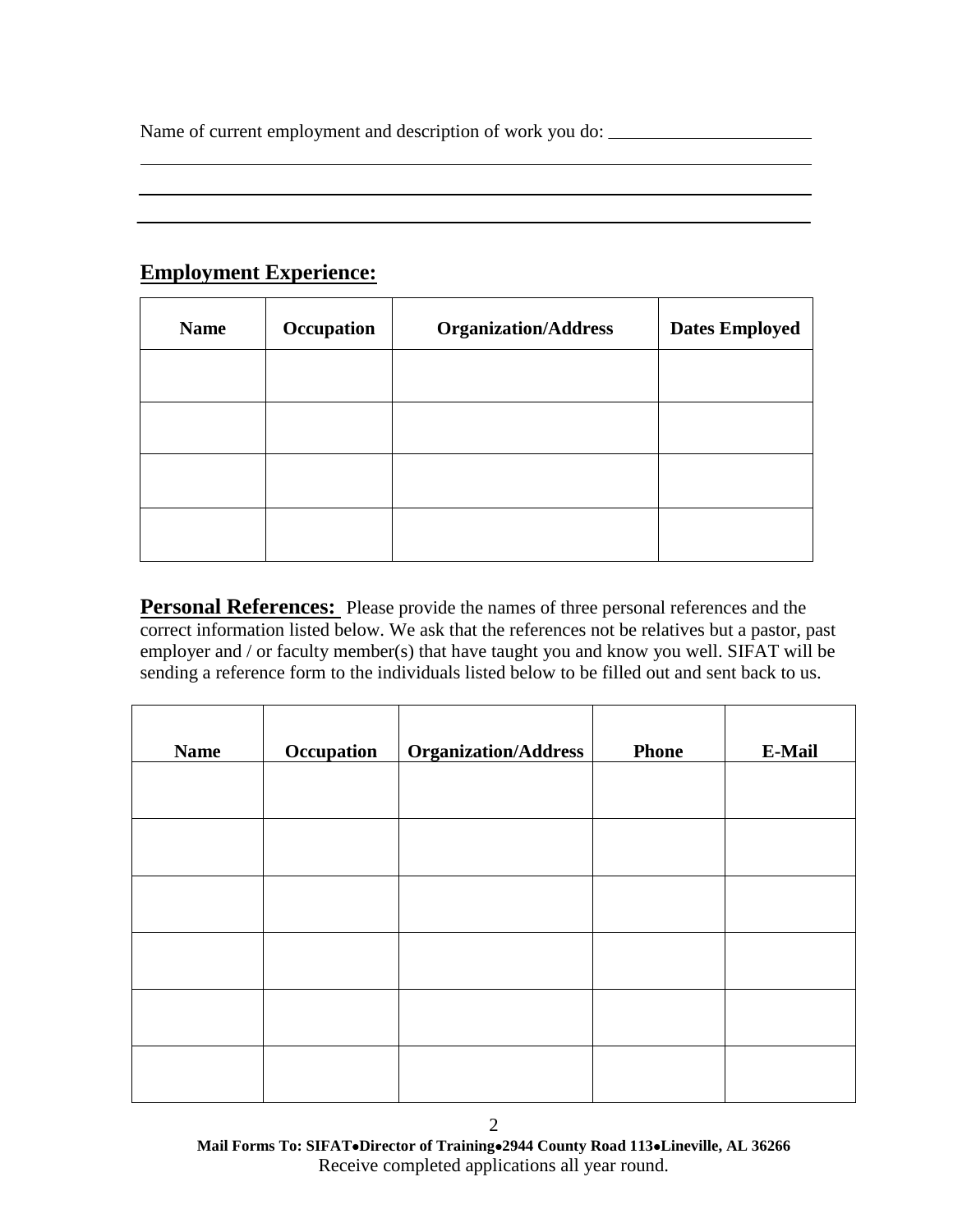## **Applicant Questionnaire:**

1. What are your long-term goals?

2. How would the training at SIFAT benefit the goals you stated in your first question?

3. What are your intentions upon completion of the 10-week training session? (Further education in the United States? Application for an internship at SIFAT? Travel around until your visa expires? Seek out a sending agency? Return to your country (if international student) to implement the training you received, etc. )

4. What specific skills do you hope to learn at SIFAT?

5. What skills or special abilities are you able to share while at SIFAT?

6. What are your hobbies and interest?

7. How did you learn about SIFAT? Please list their names and contact information.

<u> 1980 - Andrea Brasil, amerikan bizkaitar (h. 1980).</u>

**\_\_\_\_\_\_\_\_\_\_\_\_\_\_\_\_\_\_\_\_\_\_\_\_\_\_\_\_\_\_\_\_\_\_\_\_\_\_\_\_\_\_\_\_\_\_\_\_\_\_\_\_\_\_\_\_\_\_\_\_\_\_\_\_ \_\_\_\_\_\_\_\_\_\_\_\_\_\_\_\_\_\_\_\_\_\_\_\_\_\_\_\_\_\_\_\_\_\_\_\_\_\_\_\_\_\_\_\_\_\_\_\_\_\_\_\_\_\_\_\_\_\_\_\_\_\_\_\_**

<u> 1989 - Johann Stoff, deutscher Stoffen und der Stoffen und der Stoffen und der Stoffen und der Stoffen und der</u>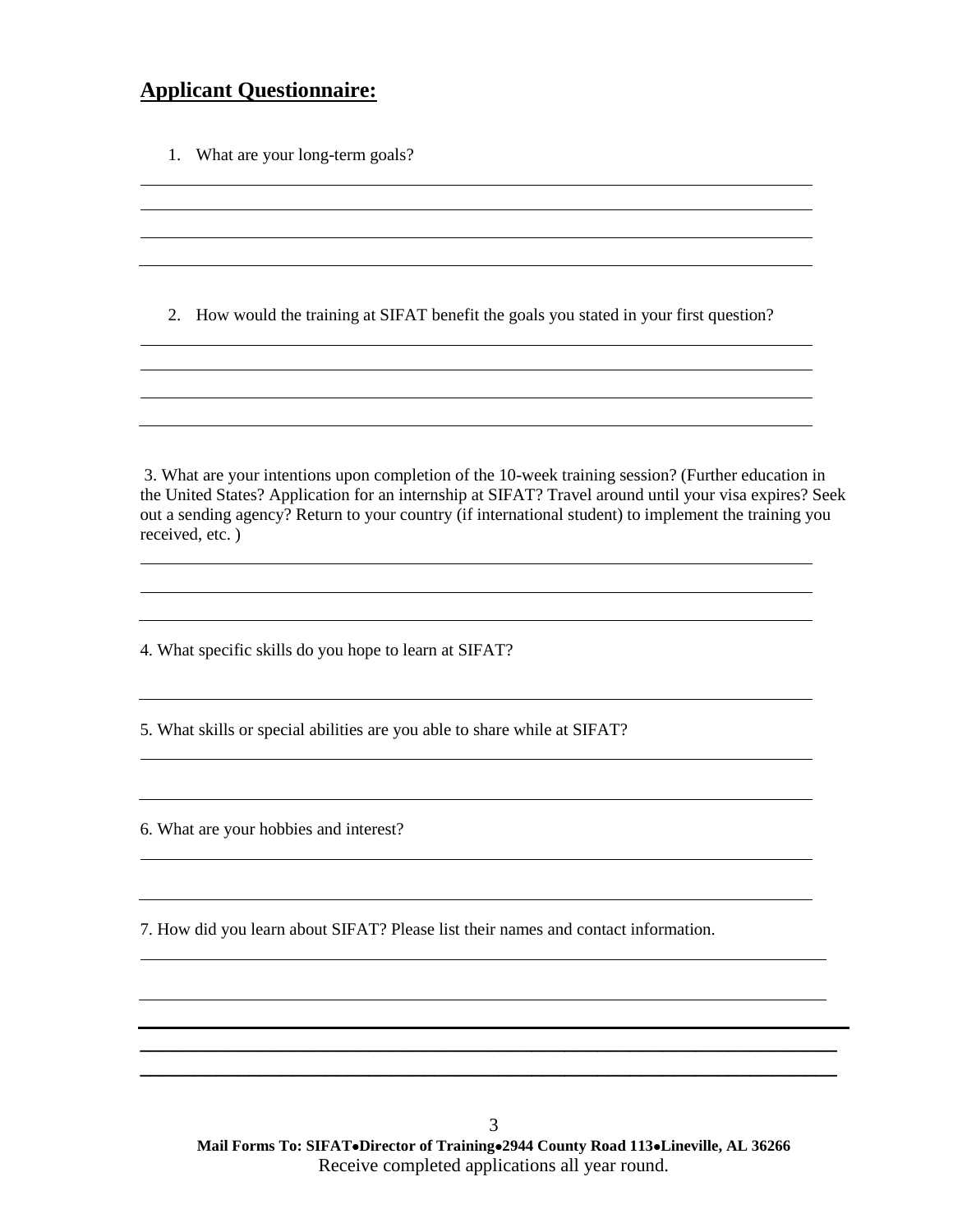8. Name of the mission board or agency you are actively associated with? (This information is required to be considered for the training program)  $\mathcal{L}_\text{max}$  and  $\mathcal{L}_\text{max}$  and  $\mathcal{L}_\text{max}$  and  $\mathcal{L}_\text{max}$  and  $\mathcal{L}_\text{max}$ 

9. International applications are encouraged to have a sponsoring agency, church, or mission board, which can help with the cost of travel and tuition. It is also helpful in obtaining a visa. If you have a sponsoring organization please provide the name and address.

\_\_\_\_\_\_\_\_\_\_\_\_\_\_\_\_\_\_\_\_\_\_\_\_\_\_\_\_\_\_\_\_\_\_\_\_\_\_\_\_\_\_\_\_\_\_\_\_\_\_\_\_\_\_\_\_\_\_\_\_\_\_\_\_\_\_\_\_\_\_\_\_\_\_

10. SIFAT provides a few partial scholarships each training. These are awarded to the applicants with the most need. Will you be making application for financial assistance? If so, how do you intend to justify the need to our scholarship board?

<u> 1989 - Johann Stoff, amerikansk politiker (\* 1908)</u>

11. Please list avenues you have explored for funding your studies at SIFAT.

12. Please describe your personal philosophy of: (a) Christian community development and service to others (b) appropriate technology.

13. In order to keep the tuition cost low SIFAT operates with a minimum number of support staff. Students are asked to work on the SIFAT campus or farm 2 hours a day. Are you willing to be a part of the work-study program during your stay at SIFAT?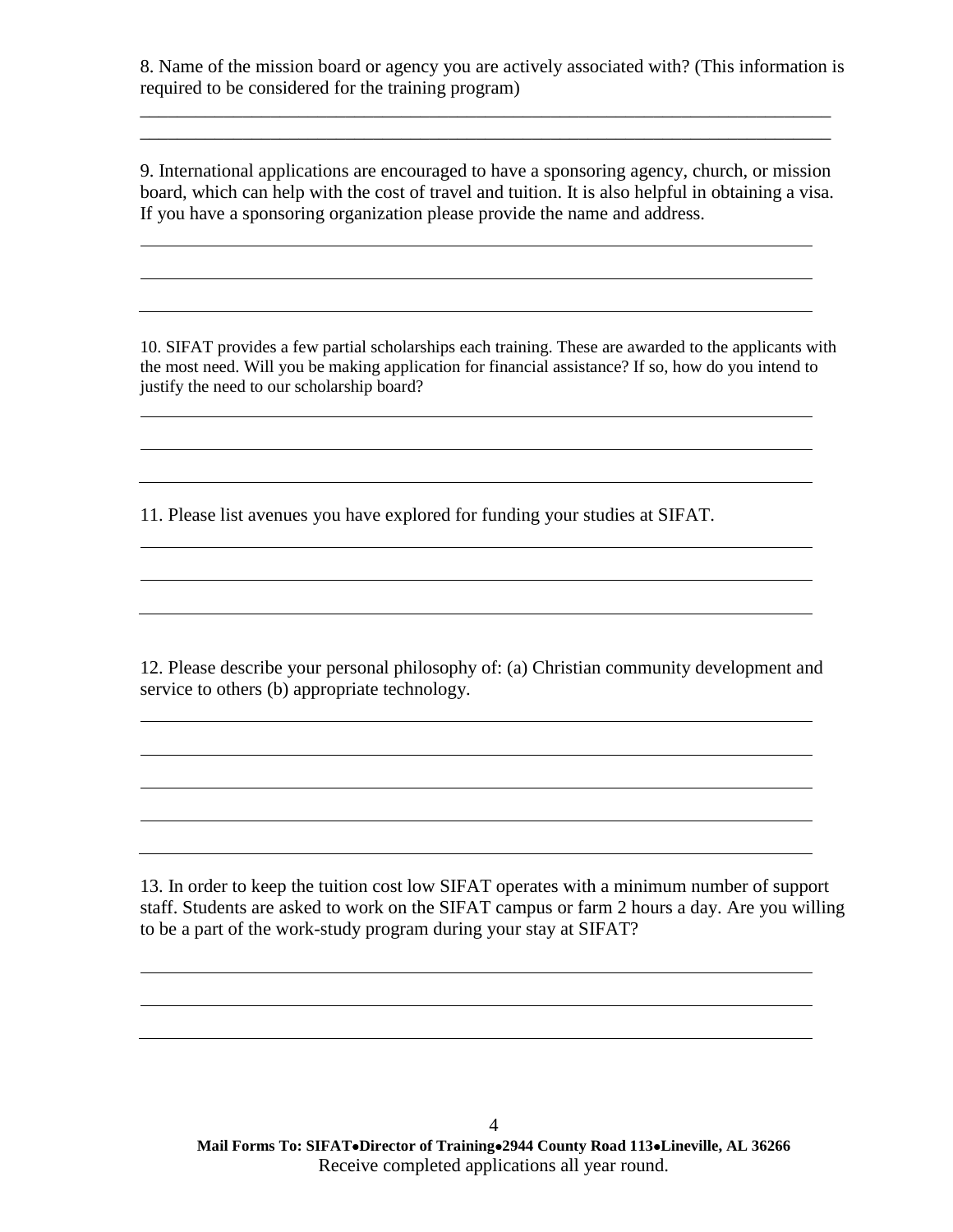## **Training Practicum Application Essay**

Please share on the spaces provided below what has influenced your present ideas and values, what religious and spiritual experiences have helped you come to your present views and lifestyle and what vision and goals you have for your near future.

Please paste Photograph of yourself in this box

Applicant Signature Date

**Only completed applications with \$25.00 application fee will be considered for the 2010 training program. Applications are accepted year round. However, space is limited. Scholarship funds may be available to early applicants.**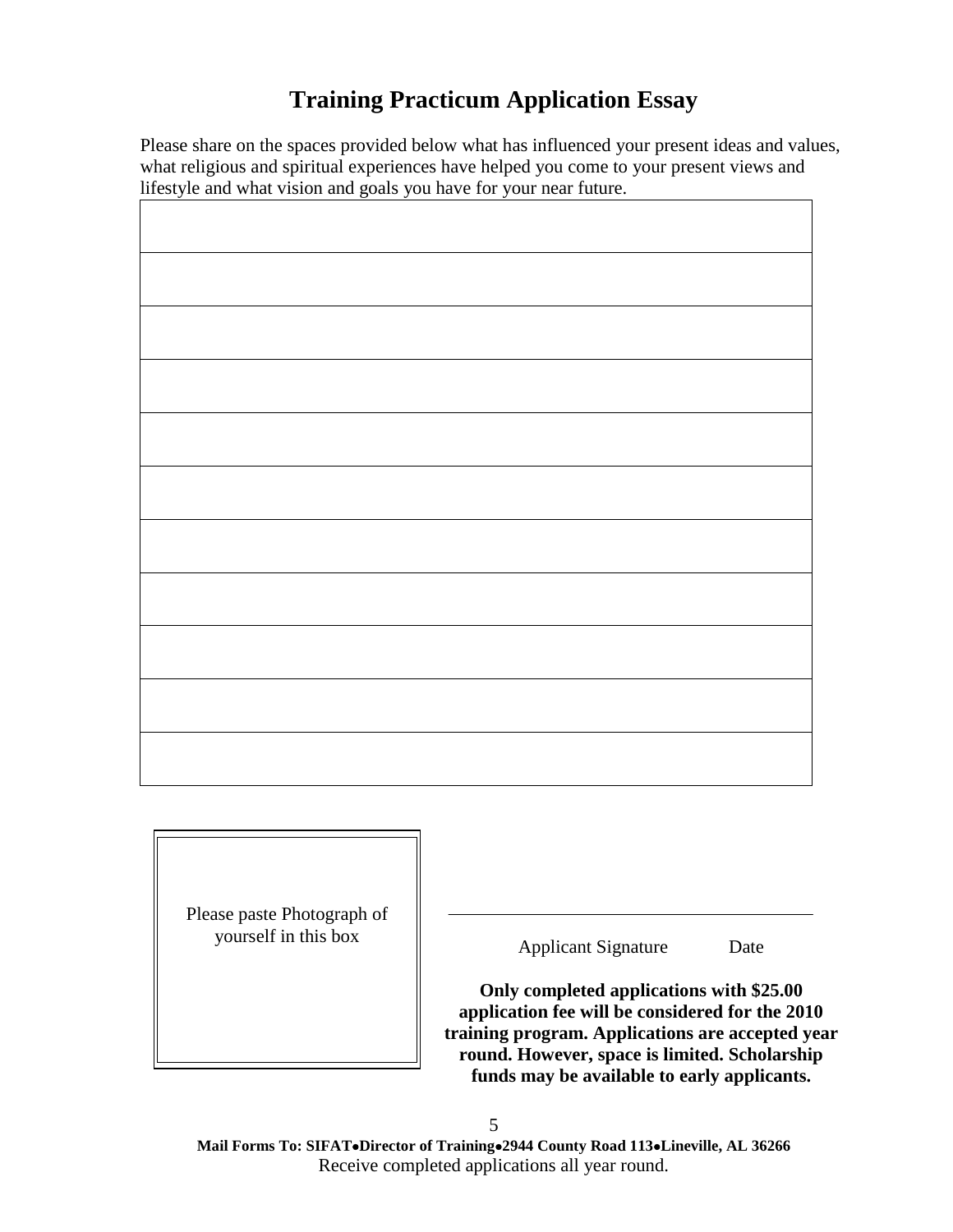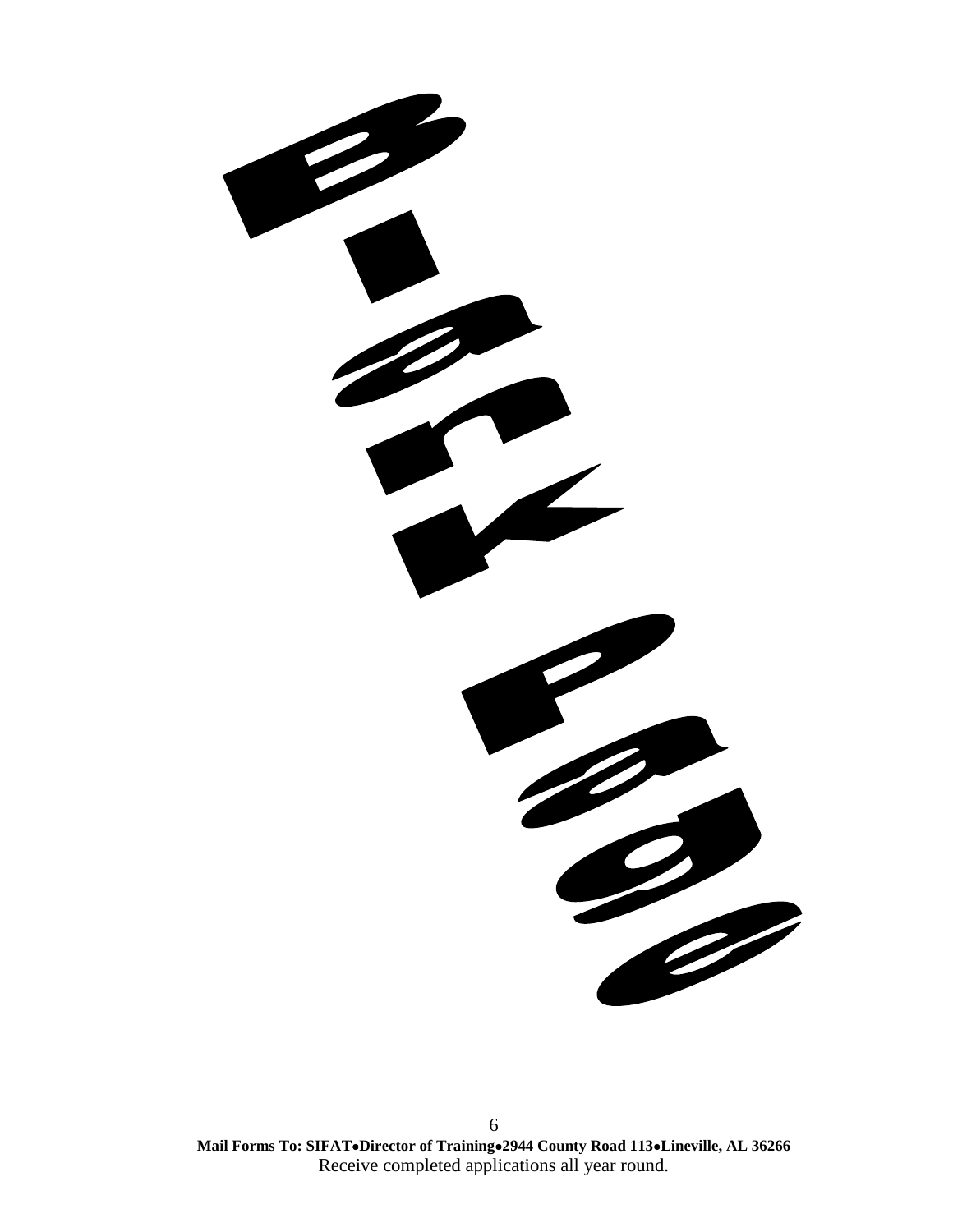## **Part I Application for Scholarship (to be completed by applicant)**

### **Applicant's Name:\_\_\_\_\_\_\_\_\_\_\_\_\_\_\_\_\_\_\_\_\_\_\_\_\_\_\_\_\_\_\_\_\_\_\_\_\_\_\_\_\_\_\_\_\_\_\_\_\_\_\_\_\_\_\_\_**

If you are applying for a SIFAT scholarship please note the following:

- (a) SIFAT can consider you for a scholarship only if you submit the following:
	- a completed Student Application and \$25 registration fee.
	- a completed Sponsoring Organization Information form.
	- three Reference forms filled out and sent to SIFAT by the reference persons.
	- a completed Application for Scholarship both parts I and II.
- (b) SIFAT funds for financial aid are limited, and therefore awarded only after students have sought several other sources of financial assistance.
- (c) SIFAT scholarships are available for tuition, room and board. These scholarships are partial rather than for the full amount.
- (d) SIFAT does not award scholarships for transportation.
- (e) SIFAT welcomes your involvement in the application process via mail service, by telephone (no collect calls) at 256-396-2017, fax 256-396-2501 or e-mail [info@sifat.org](mailto:info@sifat.org)

### **Please fill out the questionnaire below. It is important that all the information is correct and we have a way to verify it.**

1. Name, Address and telephone number of your sponsor(s) and/or sponsoring organization(s).

2. Write the amount of your monthly income from all sources.(translate to U.S. Dollars)

3. You are responsible for your travel fare. How will you finance your travel?

4. Have you looked into other programs in your country which could fulfill your needs? If so, which programs have you inquired about? If no, would you like information about other organizations in your country which has a similar program as SIFAT? Please explain.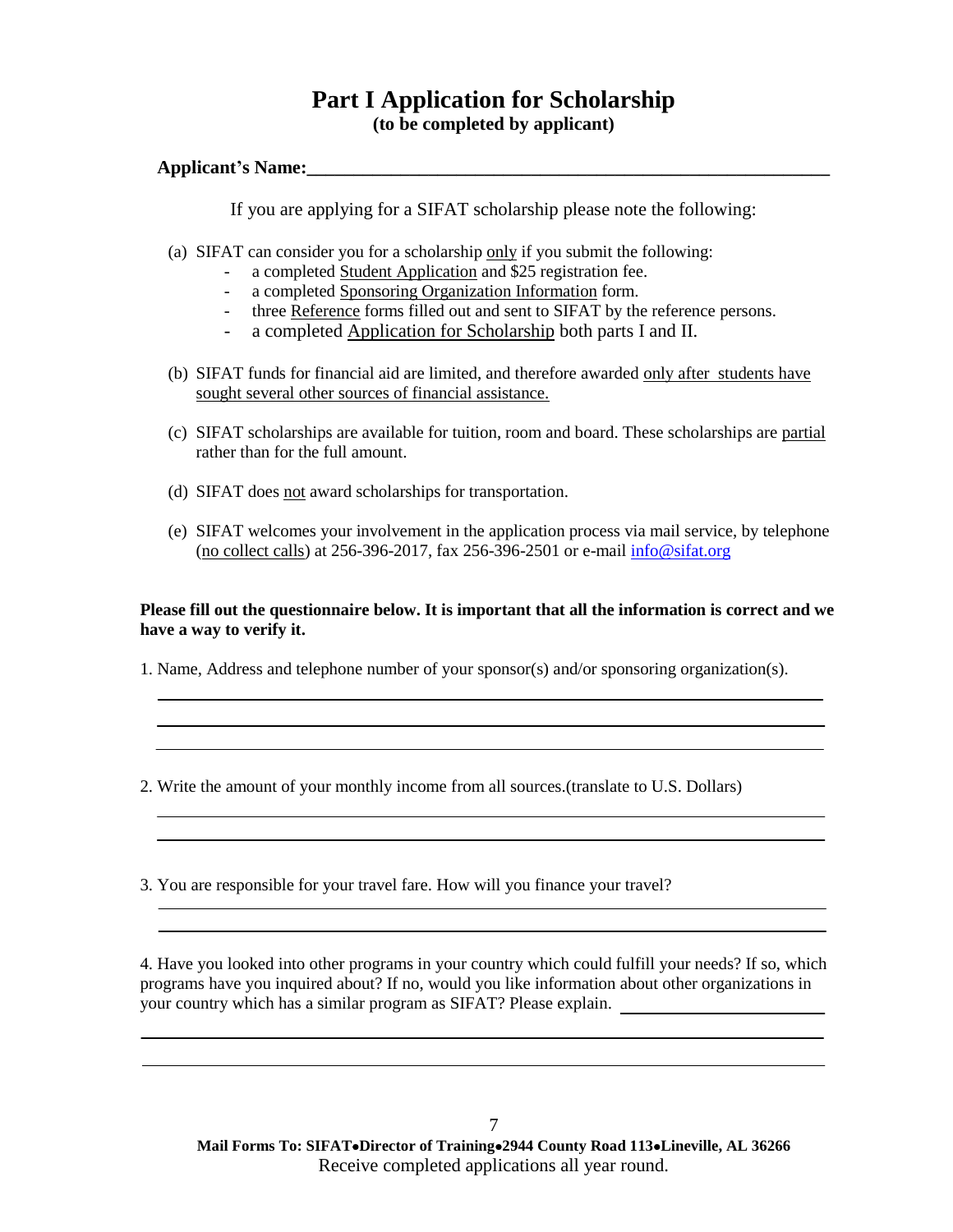#### **Part I - Page 2**

5. Please list all the other avenues you have explored for funding your studies at SIFAT. Include names, telephone numbers and fax numbers of all the funding sources you explored.

6. The cost for the 10-week training practicum is \$3750. The cost covers tuition, food, lodging and educational materials. what amount will you and your sponsoring organization be contributing toward the total cost of the session?

**7.** Please share on the lines below why you feel this training is important to you.

8. We have many applications for financial assistance and therefore must award only partial scholarships. It is also necessary for us to select only those of defined need and who will be using the training in their country. Briefly explain why you feel you should receive a partial scholarship.

*I hereby acknowledge that all the information provided on this application for scholarship funding is correct and has been completed by me.*

Applicant's Signature Date

*\_\_\_\_\_\_\_\_\_\_\_\_\_\_\_\_\_\_\_\_\_\_\_\_\_\_\_\_\_\_\_\_\_\_\_\_\_\_\_\_\_\_\_ \_\_\_\_\_\_\_\_\_\_\_\_\_\_\_\_\_\_\_\_\_\_\_\_\_\_\_\_*

**No scholarship will be considered until all the forms listed below are completed and received:**

- **Application for admission**
- **Scholarship Applications Part I and II**
- **Sponsoring Agency Form**
- **3 Reference Forms (Encourage your references to send their completed forms immediately)**
- **\$25 non-refundable application fee**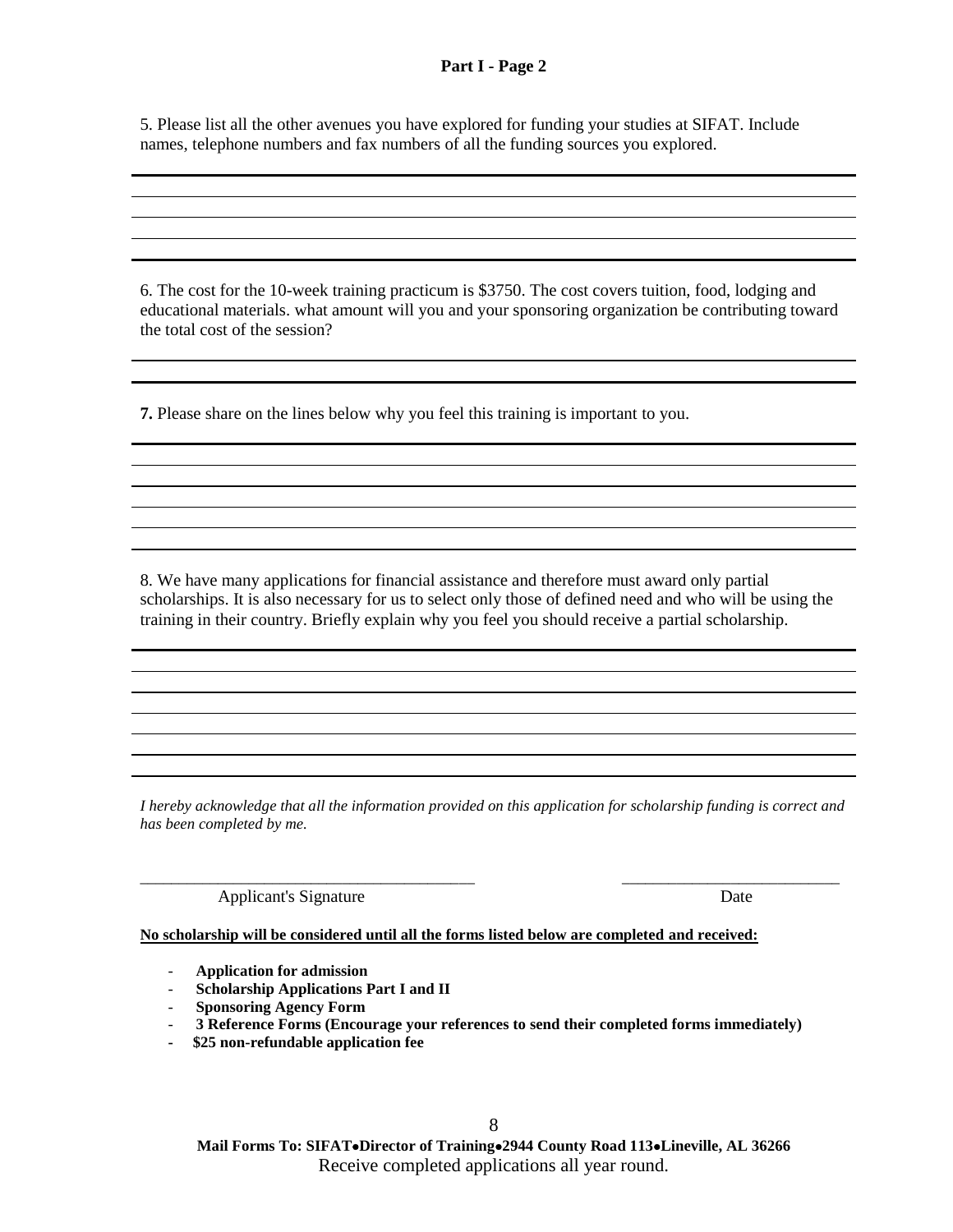## **PART II APPLICATION FOR SCHOLARSHIP (to be completed by applicant's work supervisor and/or sponsoring organization)**

Applicants Name:\_\_\_\_\_\_\_\_\_\_\_\_\_\_\_\_\_\_\_\_\_\_\_\_\_\_\_\_\_\_\_\_\_\_\_\_\_\_\_\_\_\_\_\_\_\_\_\_\_\_\_\_\_\_\_\_\_\_\_\_\_

Please complete the following correctly. It is important that we have all the facts in order to determine the scale of need. We ward only partial scholarships so it will be important that the applicant be able to show that he/she will be able to secure other funds for travel and the balance of the tuition cost. Thank you for your time and provision of the information below.

- 1. Amount of applicant's monthly salary\_\_\_\_\_\_\_\_\_\_\_\_\_\_\_\_\_\_\_\_\_\_\_\_\_\_\_\_\_\_\_\_\_\_\_\_\_\_\_\_\_\_\_\_
- 2. Amount of your organization's (company's) total budget this past year.
- 3. Sources from which your organization/company receives income or funding.
- 4. Number of workers your organization/company employs in your country. Full time workers\_\_\_\_\_\_\_\_\_\_\_\_\_\_\_ Part time workers\_\_\_\_\_\_\_\_\_\_\_\_\_\_\_

5. Number of workers who are: Paid Workers\_\_\_\_\_\_\_\_ Volunteer Workers\_\_\_\_\_\_

- 6. Are you willing to employ the applicant again upon returning from training? If yes, explain how the SIFAT training in Christian Community Development and Appropriate Technology will benefit your organization/company.
- 7. What specific skills would you like the applicant to obtain in the training at SIFAT?
- 8. What amount will your organization be contributing toward the tuition cost of \$3750.?
- 9. How do you envision the applicant will fund his/her travel to the United States? SIFAT does not provide <u>any</u> assistance for travel.

\_

10. Could this type training be obtained in your country? Would you like a list of similar trainings in your country? Explain briefly

Name & Signature The Your Professional Title Date

\_\_\_\_\_\_\_\_\_\_\_\_\_\_\_\_\_\_\_\_\_\_\_\_\_\_\_\_\_\_\_\_\_\_\_\_\_\_\_\_\_\_\_\_\_\_\_\_\_\_\_\_\_\_\_\_\_ \_\_\_\_\_\_\_\_\_\_\_\_\_\_\_\_\_\_\_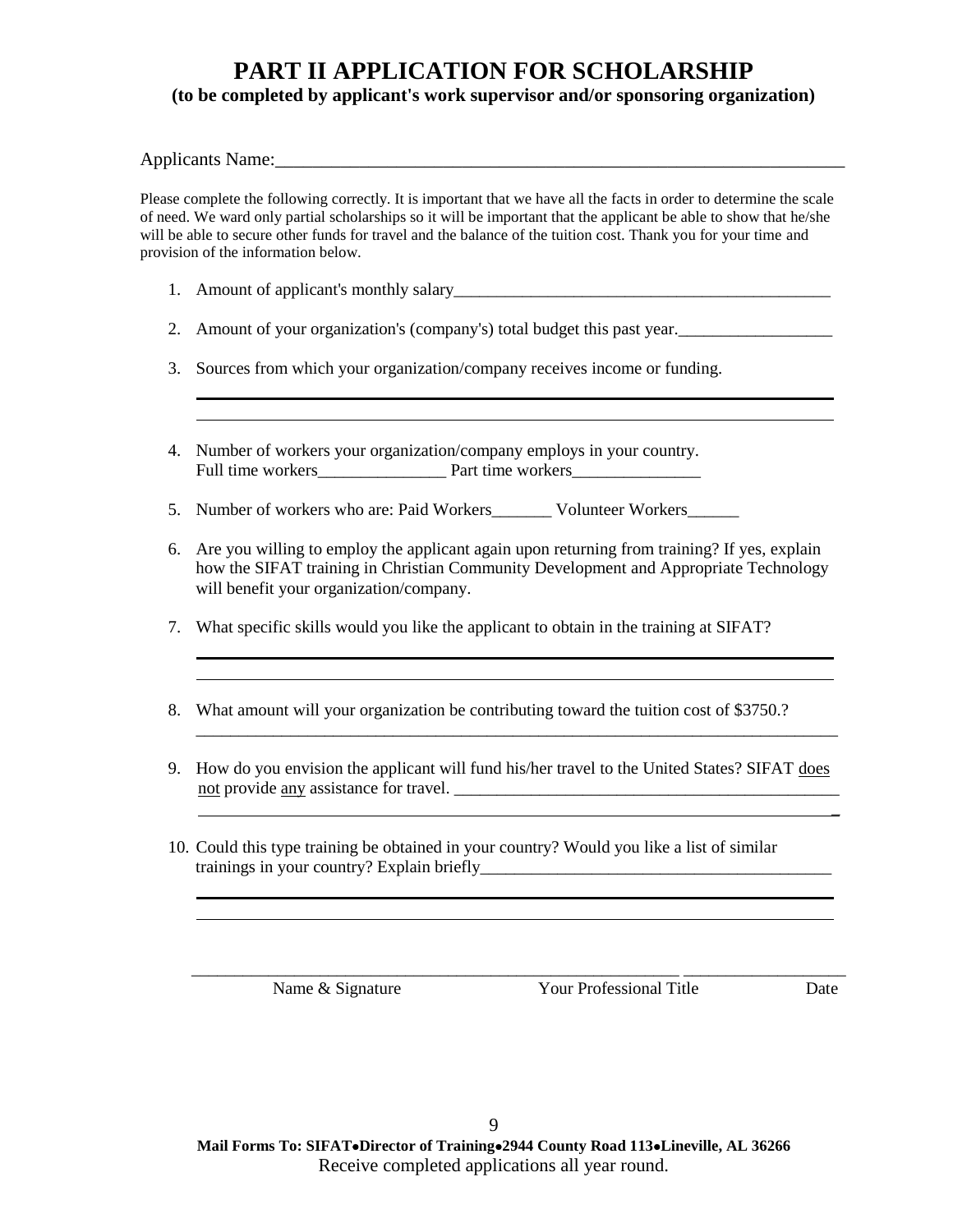## **SPONSORING ORGANIZATION INFORMATION** *It is required that all SIFAT trainees be actively involved in some capacity with an organization whose primary goal is to help the poor.*

(to be completed by director of the applicants sponsoring organization)

Applicants Name

 Please complete the following information in detail. This is part of the student file so it is important that all information is correct and complete.

1. Name and Address of your organization/agency:

2. Description of your organization's work (please be specific):

3. Number of years the applicant has worked for your organization or that you have been associated with the applicant:

4. Number of hours the applicant works or volunteers for you per month:

5. Position held and responsibilities performed by applicant for your organization in the community. (please be detailed and specific):

6. Number of years applicant has lived in his/her present community:

7. What skills do you desire the applicant to learn at SIFAT?

Name & Signature Position/Title

**Date Date**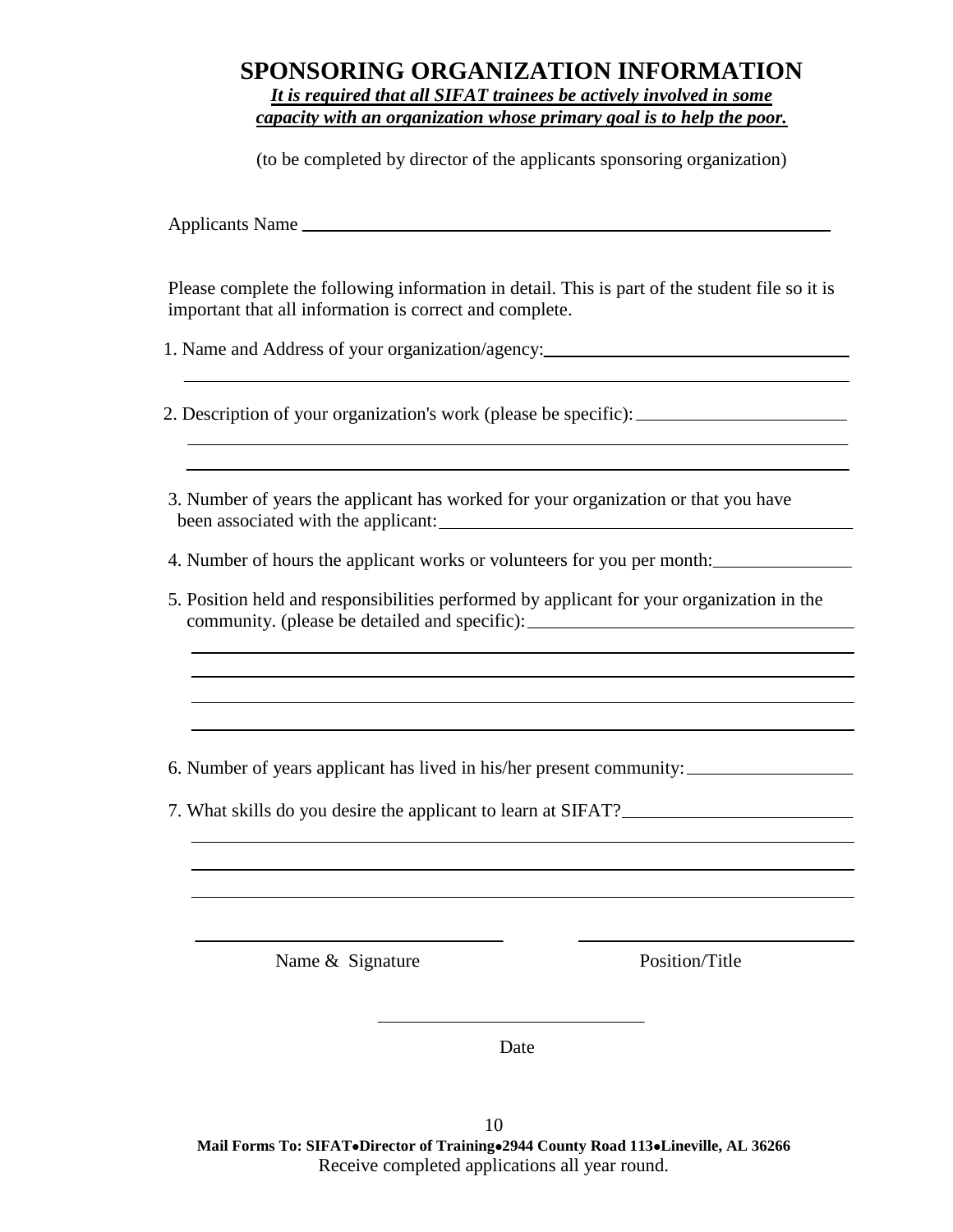## **Reference Form**

SIFAT (Servants in Faith and Technology) 2944 country Road 113 Lineville, Alabama USA 36266 Telephone: 256/396-2015 Fax: 256/396-2501 Email: [info@sifat.org](mailto:info@sifat.org)

#### **To Be Completed by Applicant**

Name of Applicant (Please print)

Address

Social Security Number \_\_\_\_\_\_\_\_\_\_\_\_\_\_\_\_\_\_\_\_\_\_ Telephone Number\_\_\_\_\_\_\_\_\_\_\_\_\_\_\_\_\_\_

According to the Family Education Rights and Privacy Act of 1974, students have the right to inspect and review their educational records, including recommendations, unless those students have waived rights of inspection and review.

\_\_\_\_\_\_\_\_\_\_\_\_\_\_\_\_\_\_\_\_\_\_\_\_\_\_\_\_\_\_\_\_\_\_\_\_\_\_ \_\_\_\_\_\_\_\_\_\_\_\_\_\_\_\_\_\_\_\_\_\_\_\_\_\_\_\_

Applicant Signature Date

### **To Be Completed by Applicant's Reference**

The above named person is applying for admission to SIFAT, an organization that trains missionaries, development workers, indigenous leaders and potential leaders from other countries. Your cooperation in answering the following questions with the utmost honesty would be greatly appreciated. This information will be used in helping us decide whether or not the applicant will fit into our training program. Please send the completed form directly to the Director of Training at SIFAT. If you are related to the applicant, this evaluation should come from another responsible person. Thank you for your assistance.

|  | How long have you known the applicant? |  | In what capacity? |  |
|--|----------------------------------------|--|-------------------|--|
|--|----------------------------------------|--|-------------------|--|

- 2. How well do you know the applicant? \_\_\_\_Slightly \_\_\_\_Casually \_\_\_\_Well \_\_\_\_Very Well
- 3. To what extent is the applicant involved in the church and in the community?

\_\_\_\_\_ No involvement \_\_\_\_\_Slightly involved \_\_\_\_\_Involved \_\_\_\_\_Deeply involved

4. Please explain how the applicant has been engaged in Christian service.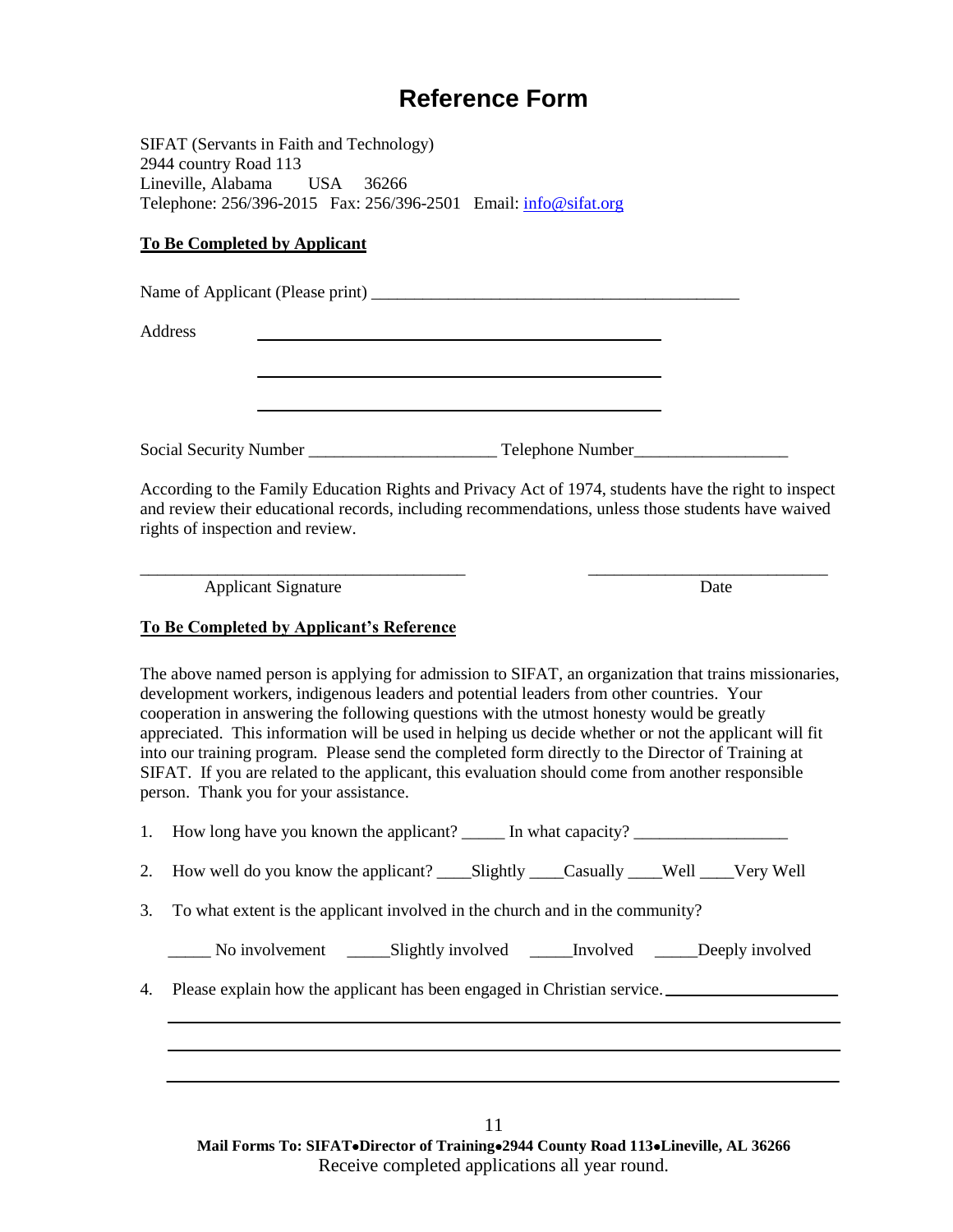### **Part 2 – Reference Form**

|                                                                                                                                                                                                                                                                                                                                                                                                                                                       | Knowing the applicant as you do, what recommendation would you make?                                                                         |
|-------------------------------------------------------------------------------------------------------------------------------------------------------------------------------------------------------------------------------------------------------------------------------------------------------------------------------------------------------------------------------------------------------------------------------------------------------|----------------------------------------------------------------------------------------------------------------------------------------------|
| $\begin{array}{ccccccccccccc} \multicolumn{2}{c }{\textbf{1} & \textbf{2} & \textbf{3} & \textbf{4} & \textbf{5} & \textbf{5} & \textbf{6} & \textbf{7} & \textbf{8} & \textbf{9} & \textbf{10} & \textbf{10} & \textbf{10} & \textbf{10} & \textbf{10} & \textbf{10} & \textbf{10} & \textbf{10} & \textbf{10} & \textbf{10} & \textbf{10} & \textbf{10} & \textbf{10} & \textbf{10} & \textbf{10} & \textbf{10} & \text$                            | Strongly recommend (top 10% of candidates in your experience)                                                                                |
|                                                                                                                                                                                                                                                                                                                                                                                                                                                       | Recommend                                                                                                                                    |
| $\begin{tabular}{ccccc} \multicolumn{2}{c }{\textbf{1} & \multicolumn{2}{c }{\textbf{2} & \multicolumn{2}{c }{\textbf{3} & \multicolumn{2}{c }{\textbf{4} & \multicolumn{2}{c }{\textbf{5} & \multicolumn{2}{c }{\textbf{6} & \multicolumn{2}{c }{\textbf{6} & \multicolumn{2}{c }{\textbf{6} & \multicolumn{2}{c }{\textbf{6} & \multicolumn{2}{c }{\textbf{6} & \multicolumn{2}{c }{\textbf{6} & \multicolumn{2}{c }{\textbf{6} & \multicolumn{2}{$ | Recommend with reservation (may encounter some difficulty)                                                                                   |
| $\begin{array}{ccccccccccccc} \multicolumn{2}{c }{\textbf{1} & \textbf{2} & \textbf{3} & \textbf{4} & \textbf{5} & \textbf{5} & \textbf{6} & \textbf{7} & \textbf{8} & \textbf{9} & \textbf{10} & \textbf{10} & \textbf{10} & \textbf{10} & \textbf{10} & \textbf{10} & \textbf{10} & \textbf{10} & \textbf{10} & \textbf{10} & \textbf{10} & \textbf{10} & \textbf{10} & \textbf{10} & \textbf{10} & \textbf{10} & \text$                            | Do not recommend                                                                                                                             |
| <u> Liberal Communication</u>                                                                                                                                                                                                                                                                                                                                                                                                                         | Prefer not to make a recommendation                                                                                                          |
| Comments:                                                                                                                                                                                                                                                                                                                                                                                                                                             |                                                                                                                                              |
|                                                                                                                                                                                                                                                                                                                                                                                                                                                       |                                                                                                                                              |
|                                                                                                                                                                                                                                                                                                                                                                                                                                                       |                                                                                                                                              |
|                                                                                                                                                                                                                                                                                                                                                                                                                                                       |                                                                                                                                              |
|                                                                                                                                                                                                                                                                                                                                                                                                                                                       | ,我们也不会有什么。""我们的人,我们也不会有什么?""我们的人,我们也不会有什么?""我们的人,我们也不会有什么?""我们的人,我们也不会有什么?""我们的人                                                             |
| <b>Reference Information</b>                                                                                                                                                                                                                                                                                                                                                                                                                          |                                                                                                                                              |
| Print Full Name                                                                                                                                                                                                                                                                                                                                                                                                                                       | <u> 1989 - Andrea Santa Andrea Santa Andrea Santa Andrea Santa Andrea Santa Andrea Santa Andrea Santa Andrea San</u>                         |
| <b>Street Address</b>                                                                                                                                                                                                                                                                                                                                                                                                                                 | <u> 1989 - Johann Harry Harry Harry Harry Harry Harry Harry Harry Harry Harry Harry Harry Harry Harry Harry Harry</u>                        |
|                                                                                                                                                                                                                                                                                                                                                                                                                                                       |                                                                                                                                              |
|                                                                                                                                                                                                                                                                                                                                                                                                                                                       | FAX Number ___________________________Email Address______________________________                                                            |
|                                                                                                                                                                                                                                                                                                                                                                                                                                                       |                                                                                                                                              |
|                                                                                                                                                                                                                                                                                                                                                                                                                                                       |                                                                                                                                              |
|                                                                                                                                                                                                                                                                                                                                                                                                                                                       | Signature<br>Date                                                                                                                            |
|                                                                                                                                                                                                                                                                                                                                                                                                                                                       | Thank you for the time and effort you have given in completing this reference form. Your comments<br>will receive full consideration!        |
|                                                                                                                                                                                                                                                                                                                                                                                                                                                       | Please include names and addresses of other students who may be interested in receiving information<br>about the training programs at SIFAT. |
|                                                                                                                                                                                                                                                                                                                                                                                                                                                       |                                                                                                                                              |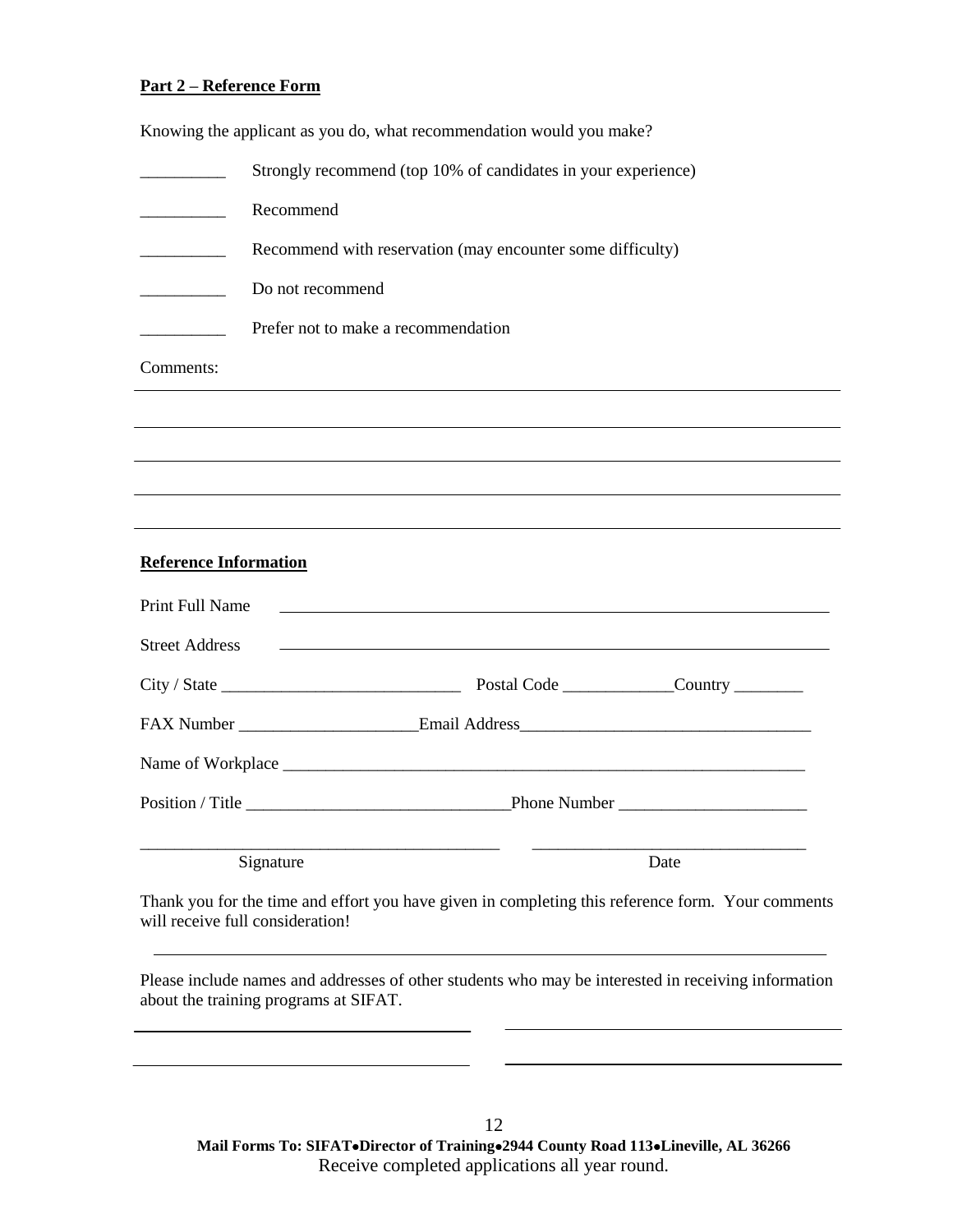## **Reference Form**

|    | SIFAT (Servants in Faith and Technology)<br>2944 country Road 113<br>Lineville, Alabama USA<br>36266<br>Telephone: 256/396-2015  Fax: 256/396-2501  Email: info@sifat.org                                                                                                                                                                                                                                                                                                                                                                                                                                                                                 |      |
|----|-----------------------------------------------------------------------------------------------------------------------------------------------------------------------------------------------------------------------------------------------------------------------------------------------------------------------------------------------------------------------------------------------------------------------------------------------------------------------------------------------------------------------------------------------------------------------------------------------------------------------------------------------------------|------|
|    | To Be Completed by Applicant                                                                                                                                                                                                                                                                                                                                                                                                                                                                                                                                                                                                                              |      |
|    |                                                                                                                                                                                                                                                                                                                                                                                                                                                                                                                                                                                                                                                           |      |
|    | Address<br><u> 1989 - Johann Stein, marwolaethau a bhann an t-Amhair ann an t-Amhair an t-Amhair an t-Amhair an t-Amhair an</u>                                                                                                                                                                                                                                                                                                                                                                                                                                                                                                                           |      |
|    |                                                                                                                                                                                                                                                                                                                                                                                                                                                                                                                                                                                                                                                           |      |
|    | According to the Family Education Rights and Privacy Act of 1974, students have the right to inspect<br>and review their educational records, including recommendations, unless those students have waived<br>rights of inspection and review.                                                                                                                                                                                                                                                                                                                                                                                                            |      |
|    | <b>Applicant Signature</b>                                                                                                                                                                                                                                                                                                                                                                                                                                                                                                                                                                                                                                | Date |
|    | To Be Completed by Applicant's Reference                                                                                                                                                                                                                                                                                                                                                                                                                                                                                                                                                                                                                  |      |
|    | The above named person is applying for admission to SIFAT, an organization that trains missionaries,<br>development workers, indigenous leaders and potential leaders from other countries. Your<br>cooperation in answering the following questions with the utmost honesty would be greatly<br>appreciated. This information will be used in helping us decide whether or not the applicant will fit<br>into our training program. Please send the completed form directly to the Director of Training at<br>SIFAT. If you are related to the applicant, this evaluation should come from another responsible<br>person. Thank you for your assistance. |      |
| 5. | How long have you known the applicant? _______ In what capacity? ________________                                                                                                                                                                                                                                                                                                                                                                                                                                                                                                                                                                         |      |
| 6. |                                                                                                                                                                                                                                                                                                                                                                                                                                                                                                                                                                                                                                                           |      |
| 7. | To what extent is the applicant involved in the church and in the community?                                                                                                                                                                                                                                                                                                                                                                                                                                                                                                                                                                              |      |
|    |                                                                                                                                                                                                                                                                                                                                                                                                                                                                                                                                                                                                                                                           |      |
| 8. | Please explain how the applicant has been engaged in Christian service.                                                                                                                                                                                                                                                                                                                                                                                                                                                                                                                                                                                   |      |
|    |                                                                                                                                                                                                                                                                                                                                                                                                                                                                                                                                                                                                                                                           |      |
|    |                                                                                                                                                                                                                                                                                                                                                                                                                                                                                                                                                                                                                                                           |      |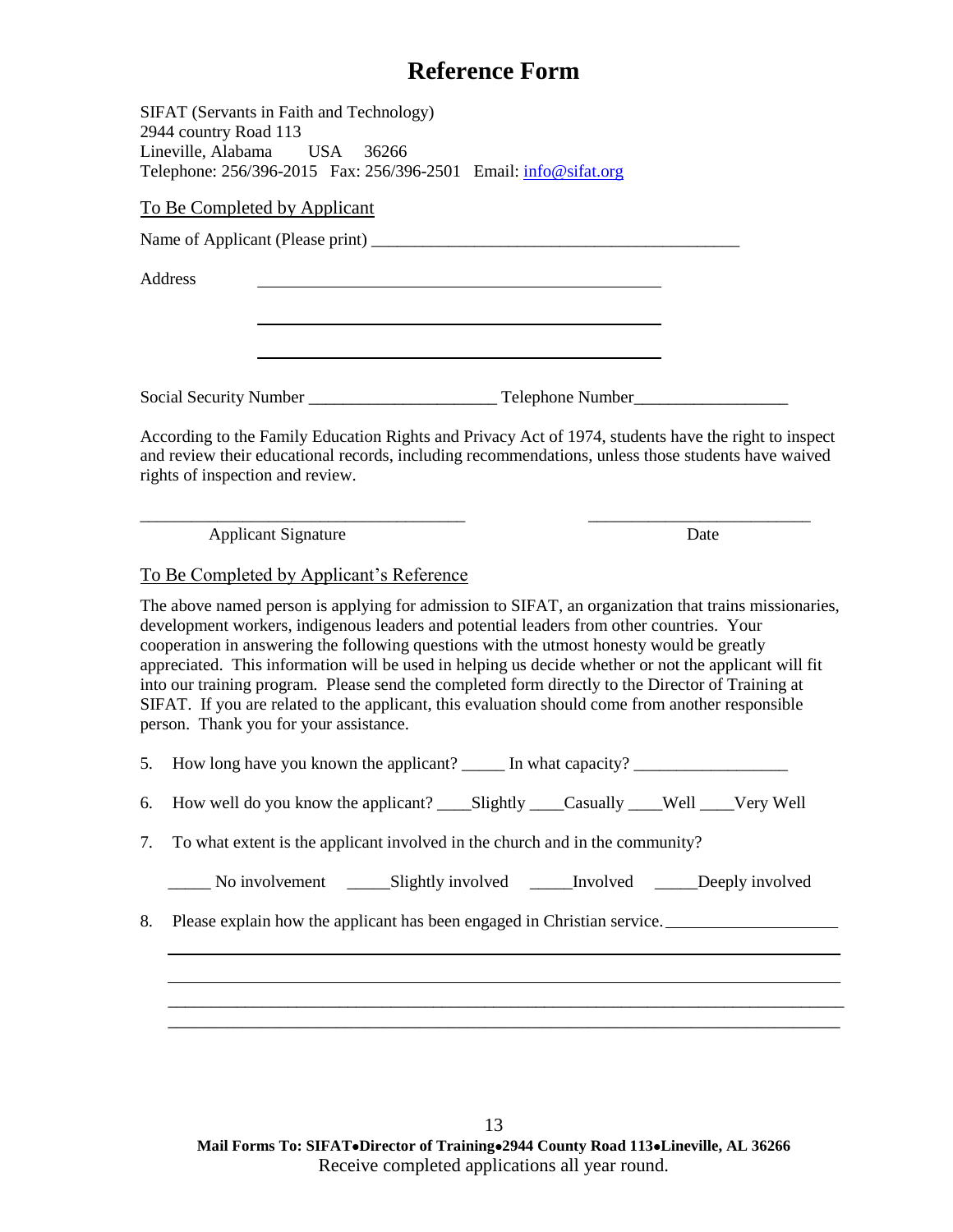#### **Part 2 – Reference Form**

 $\overline{a}$ 

| Knowing the applicant as you do, what recommendation would you make? |                                                                                                                                       |  |  |  |
|----------------------------------------------------------------------|---------------------------------------------------------------------------------------------------------------------------------------|--|--|--|
| $\frac{1}{2}$ . The contract of the contract of $\frac{1}{2}$        | Strongly recommend (top 10% of candidates in your experience)                                                                         |  |  |  |
| $\overline{\phantom{a}}$                                             | Recommend                                                                                                                             |  |  |  |
| <u> 1990 - Johann Barnett, f</u>                                     | Recommend with reservation (may encounter some difficulty)                                                                            |  |  |  |
|                                                                      | Do not recommend                                                                                                                      |  |  |  |
|                                                                      | Prefer not to make a recommendation                                                                                                   |  |  |  |
| Comments:                                                            |                                                                                                                                       |  |  |  |
|                                                                      |                                                                                                                                       |  |  |  |
|                                                                      |                                                                                                                                       |  |  |  |
|                                                                      |                                                                                                                                       |  |  |  |
|                                                                      |                                                                                                                                       |  |  |  |
| <b>Reference Information</b>                                         |                                                                                                                                       |  |  |  |
| Print Full Name                                                      | <u> 1999 - Johann Stoff, amerikansk politiker (d. 1989)</u>                                                                           |  |  |  |
| <b>Street Address</b>                                                | <u> 1989 - Johann Stein, mars an deutscher Stein und der Stein und der Stein und der Stein und der Stein und der</u>                  |  |  |  |
|                                                                      |                                                                                                                                       |  |  |  |
|                                                                      |                                                                                                                                       |  |  |  |
|                                                                      |                                                                                                                                       |  |  |  |
|                                                                      |                                                                                                                                       |  |  |  |
|                                                                      | Signature<br>Date                                                                                                                     |  |  |  |
|                                                                      | Thank you for the time and effort you have given in completing this reference form. Your comments<br>will receive full consideration! |  |  |  |

Please include names and addresses of other students who may be interested in receiving information about the training programs at SIFAT.

 $\overline{a}$ 

**\_\_\_\_\_\_\_\_\_\_\_\_\_\_\_\_\_\_\_\_\_\_\_\_\_\_\_\_\_\_\_\_\_ \_\_\_\_\_\_\_\_\_\_\_\_\_\_\_\_\_\_\_\_\_\_\_\_\_\_\_\_\_\_\_\_\_**

<u>. . .</u>

 $\overline{\phantom{a}}$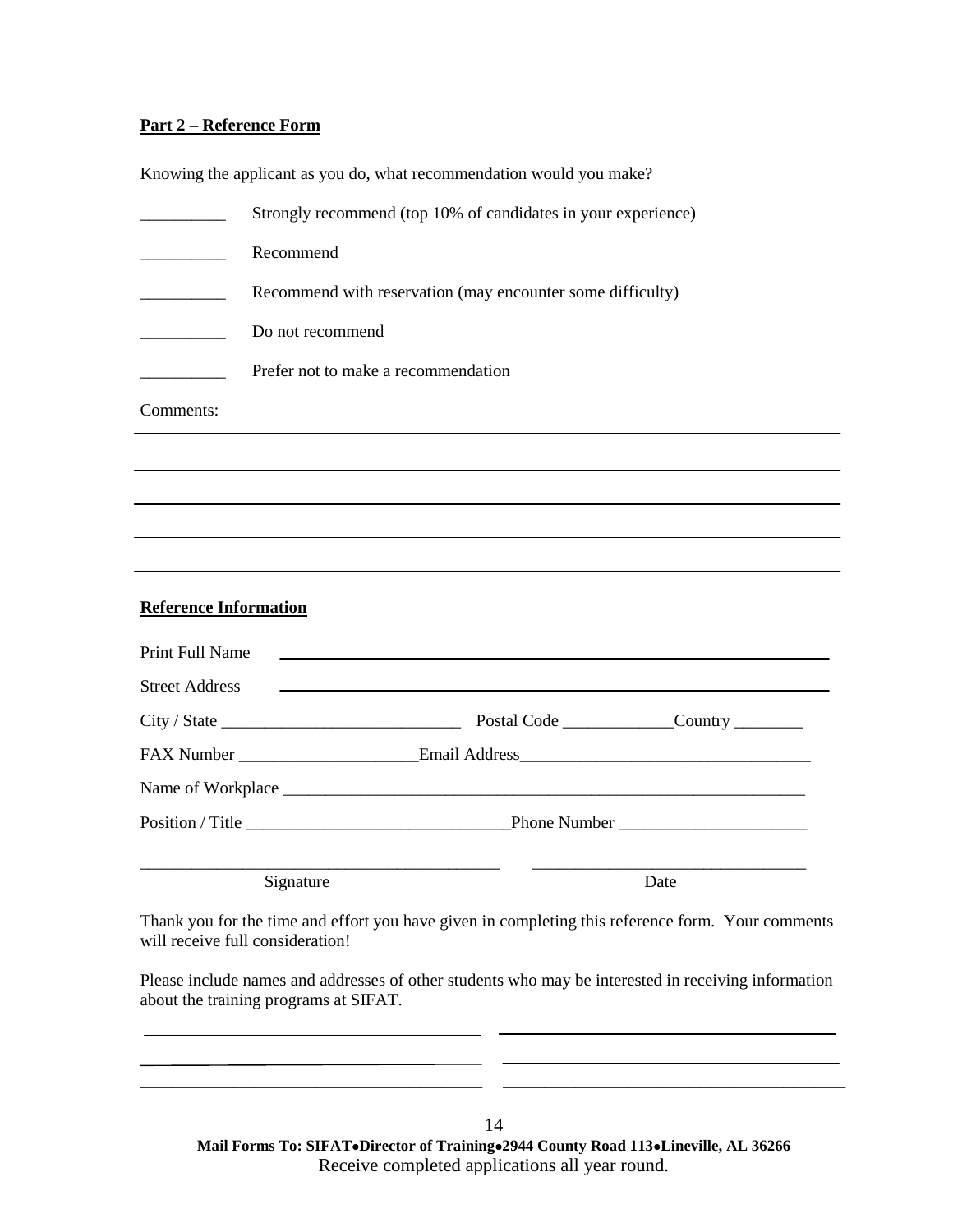## **Pastor Reference Form**

SIFAT (Servants in Faith and Technology) 2944 country Road 113 Lineville, Alabama USA 36266 Telephone: (256) 396-2015 Fax: (256) 396-2501 Email: [info@sifat.org](mailto:info@sifat.org)

### **To Be Completed by Applicant**

| Address |  |
|---------|--|
|         |  |
|         |  |
|         |  |

According to the Family Education Rights and Privacy Act of 1974, students have the right to inspect and review their educational records, including recommendations, unless those students have waived rights of inspection and review.

Applicant Signature Date

\_\_\_\_\_\_\_\_\_\_\_\_\_\_\_\_\_\_\_\_\_\_\_\_\_\_\_\_\_\_\_\_\_\_\_\_\_\_ \_\_\_\_\_\_\_\_\_\_\_\_\_\_\_\_\_\_\_\_\_\_\_\_\_

### **To Be Completed by Applicant's Pastor**

The above named person is applying for admission to SIFAT, an organization that trains missionaries, development workers, indigenous leaders and potential leaders from other countries. Your cooperation in answering the following questions with the upmost honesty would be greatly appreciated. This information will be used in helping us decide whether or not the applicant will fit into our training program. Please send the completed form directly to the Director of Training at SIFAT. If you are related to the applicant, this evaluation should come from another responsible person. Thank you for your assistance.

|  | 9. How long have you known the applicant? ______ In what capacity? |  |  |  |
|--|--------------------------------------------------------------------|--|--|--|
|--|--------------------------------------------------------------------|--|--|--|

- 10. How well do you know the applicant? \_\_\_\_Slightly \_\_\_\_Casually \_\_\_\_Well \_\_\_\_Very Well
- 11. To what extent is the applicant involved in the church and in the community?

No involvement Slightly involved Involved Deeply involved

12. Please explain how the applicant has been engaged in Christian service.

**Mail Forms To: SIFATDirector of Training2944 County Road 113Lineville, AL 36266** Receive completed applications all year round.

\_\_\_\_\_\_\_\_\_\_\_\_\_\_\_\_\_\_\_\_\_\_\_\_\_\_\_\_\_\_\_\_\_\_\_\_\_\_\_\_\_\_\_\_\_\_\_\_\_\_\_\_\_\_\_\_\_\_\_\_\_\_\_\_\_\_\_\_\_\_\_\_\_\_\_\_\_\_\_